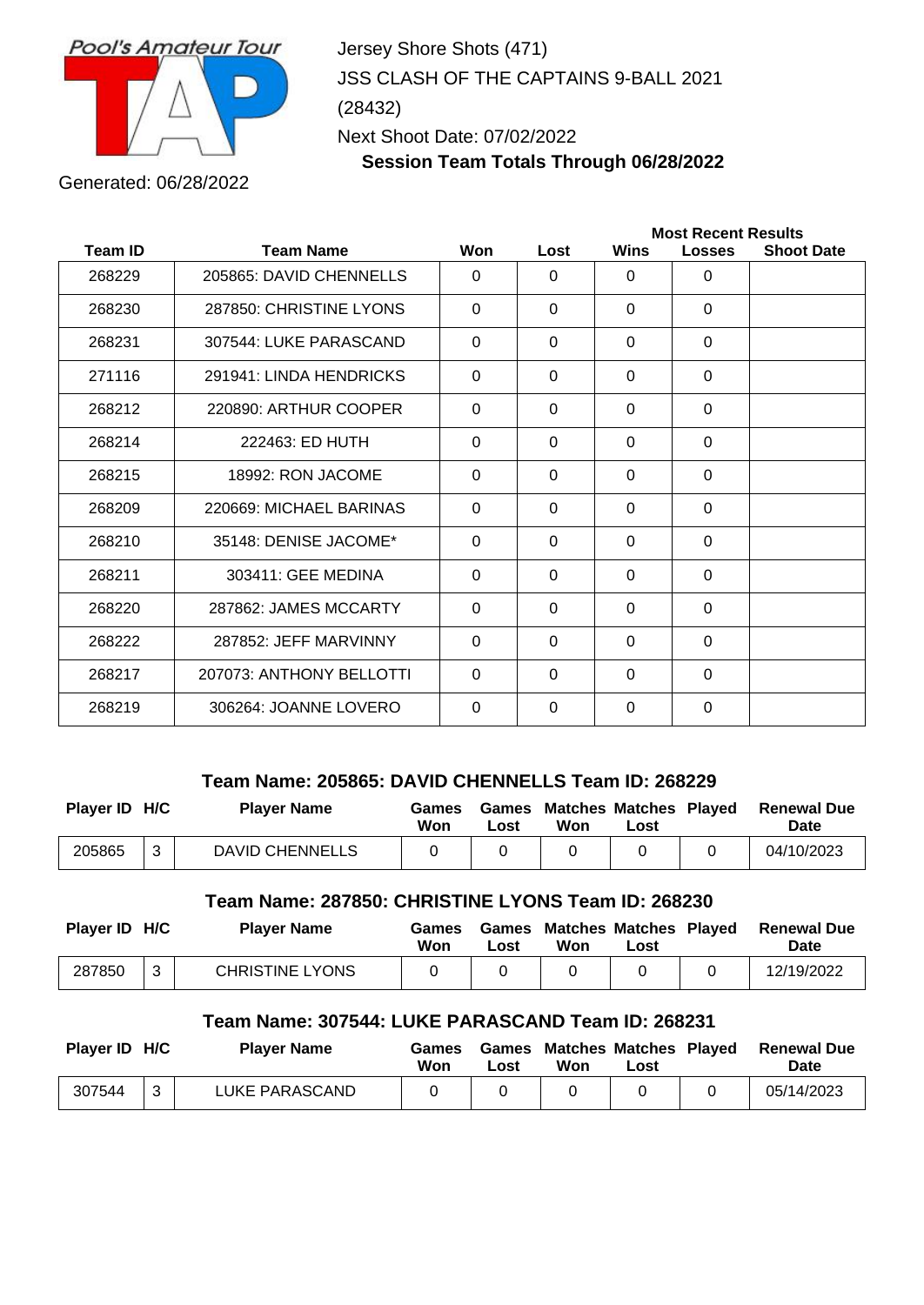| Team Name: 291941: LINDA HENDRICKS Team ID: 271116 |                                              |                                                     |                     |                      |                                            |                                       |          |                                   |  |
|----------------------------------------------------|----------------------------------------------|-----------------------------------------------------|---------------------|----------------------|--------------------------------------------|---------------------------------------|----------|-----------------------------------|--|
| Player ID H/C                                      |                                              | <b>Player Name</b>                                  | Games<br>Won        | Games<br>Lost        | Won                                        | <b>Matches Matches Played</b><br>Lost |          | <b>Renewal Due</b><br><b>Date</b> |  |
| 291941                                             | 3                                            | <b>LINDA HENDRICKS</b>                              | 0                   | 0                    | 0                                          | 0                                     | 0        | 05/09/2023                        |  |
|                                                    |                                              | Team Name: 220890: ARTHUR COOPER Team ID: 268212    |                     |                      |                                            |                                       |          |                                   |  |
| Player ID H/C                                      |                                              | <b>Player Name</b>                                  | Games<br>Won        | <b>Games</b><br>Lost | Won                                        | <b>Matches Matches Played</b><br>Lost |          | <b>Renewal Due</b><br><b>Date</b> |  |
| 220890                                             | 3                                            | <b>ARTHUR COOPER</b>                                | $\Omega$            | $\overline{0}$       | 0                                          | $\Omega$                              | 0        | 04/10/2023                        |  |
|                                                    |                                              | Team Name: 222463: ED HUTH Team ID: 268214          |                     |                      |                                            |                                       |          |                                   |  |
| Player ID H/C                                      |                                              | <b>Player Name</b>                                  | <b>Games</b><br>Won | Games<br>Lost        | Won                                        | <b>Matches Matches Played</b><br>Lost |          | <b>Renewal Due</b><br>Date        |  |
| 222463                                             | $\overline{4}$                               | <b>ED HUTH</b>                                      | 0                   | 0                    | 0                                          | $\Omega$                              | $\Omega$ | 12/20/2022                        |  |
|                                                    | Team Name: 18992: RON JACOME Team ID: 268215 |                                                     |                     |                      |                                            |                                       |          |                                   |  |
| Player ID H/C                                      |                                              | <b>Player Name</b>                                  | <b>Games</b><br>Won | Games<br>Lost        | Won                                        | <b>Matches Matches Played</b><br>Lost |          | <b>Renewal Due</b><br>Date        |  |
| 18992                                              | $\overline{4}$                               | <b>RON JACOME</b>                                   | 0                   | $\mathbf 0$          | 0                                          | $\mathbf 0$                           | 0        | 04/16/2023                        |  |
| Team Name: 220669: MICHAEL BARINAS Team ID: 268209 |                                              |                                                     |                     |                      |                                            |                                       |          |                                   |  |
| Player ID H/C                                      |                                              | <b>Player Name</b>                                  | <b>Games</b>        |                      | <b>Games Matches Matches Played</b>        |                                       |          | <b>Renewal Due</b>                |  |
|                                                    |                                              |                                                     | Won                 | Lost                 | Won                                        | Lost                                  |          | <b>Date</b>                       |  |
| 220669                                             | 3                                            | <b>MICHAEL BARINAS</b>                              | $\Omega$            | $\Omega$             | 0                                          | $\Omega$                              | $\Omega$ | 04/11/2023                        |  |
|                                                    |                                              | Team Name: 35148: DENISE JACOME* Team ID: 268210    |                     |                      |                                            |                                       |          |                                   |  |
| Player ID H/C                                      |                                              | <b>Player Name</b>                                  | <b>Games</b><br>Won | Lost                 | <b>Games Matches Matches Played</b><br>Won | Lost                                  |          | <b>Renewal Due</b><br>Date        |  |
| 35148                                              | $\overline{2}$                               | <b>DENISE JACOME</b>                                | 0                   | $\mathbf 0$          | 0                                          | $\mathbf 0$                           | 0        | 12/20/2022                        |  |
|                                                    |                                              | Team Name: 303411: GEE MEDINA Team ID: 268211       |                     |                      |                                            |                                       |          |                                   |  |
| Player ID H/C                                      |                                              | <b>Player Name</b>                                  | <b>Games</b><br>Won | Games<br>Lost        | Won                                        | <b>Matches Matches Played</b><br>Lost |          | <b>Renewal Due</b><br><b>Date</b> |  |
| 303411                                             | 4                                            | <b>GEE MEDINA</b>                                   | 0                   | 0                    | 0                                          | 0                                     | 0        | 04/08/2023                        |  |
|                                                    |                                              | Team Name: 287862: JAMES MCCARTY Team ID: 268220    |                     |                      |                                            |                                       |          |                                   |  |
| Player ID H/C                                      |                                              | <b>Player Name</b>                                  | <b>Games</b><br>Won | Games<br>Lost        | <b>Matches Matches Played</b><br>Won       | Lost                                  |          | <b>Renewal Due</b><br>Date        |  |
| 287862                                             | 2                                            | <b>JAMES MCCARTY</b>                                | $\Omega$            | 0                    | $\Omega$                                   | 0                                     | $\Omega$ | 12/19/2022                        |  |
|                                                    |                                              | Team Name: 287852: JEFF MARVINNY Team ID: 268222    |                     |                      |                                            |                                       |          |                                   |  |
| Player ID H/C                                      |                                              | <b>Player Name</b>                                  | <b>Games</b><br>Won | Games<br>Lost        | <b>Matches Matches Played</b><br>Won       | Lost                                  |          | <b>Renewal Due</b><br>Date        |  |
| 287852                                             | 3                                            | <b>JEFF MARVINNY</b>                                | $\Omega$            | $\mathbf 0$          | 0                                          | 0                                     | 0        | 12/19/2022                        |  |
|                                                    |                                              | Team Name: 207073: ANTHONY BELLOTTI Team ID: 268217 |                     |                      |                                            |                                       |          |                                   |  |
| Player ID H/C                                      |                                              | <b>Player Name</b>                                  | Games               |                      | <b>Games Matches Matches Played</b>        |                                       |          | <b>Renewal Due</b>                |  |

**Won**

207073 6 ANTHONY BELLOTTI 0 0 0 0 0 0 0 04/09/2023

**Lost**

**Won**

**Lost**

**Date**